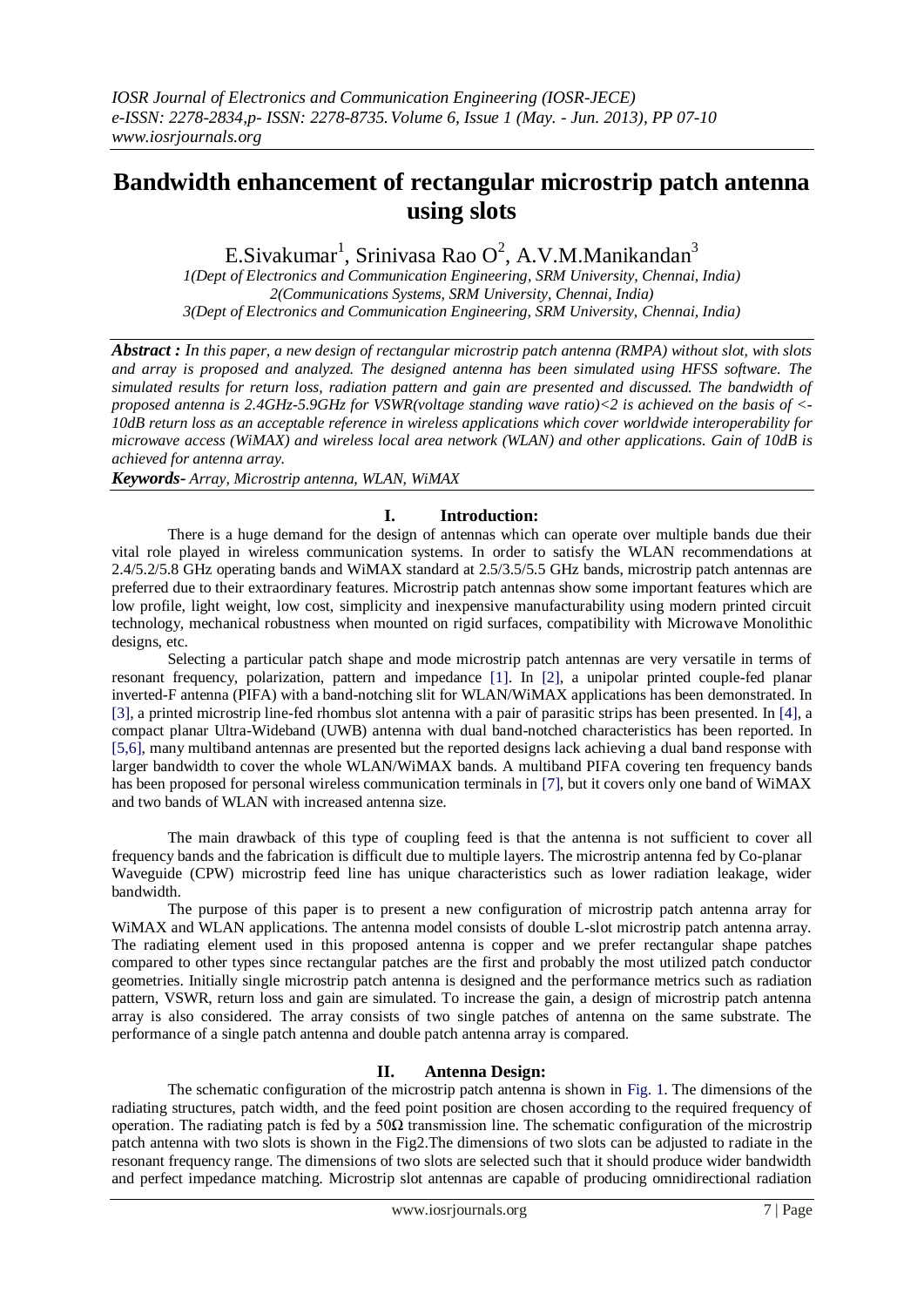pattern. The effects of ground location on microstrip antenna are important considerations in designing this type of antenna. The location of the ground from the feed point determines the impedance matching. The proposed antenna is designed with a FR4 epoxy substrate with relative dielectric constant of 4.4 and loss tangent of 0.02. The lengths of the slot are 5.7 mm 7.5 mm and slot width is 1mm. The gap between the ground plane and patch is 3 mm. By adjusting the feed point, perfect impedance matching is obtained. The length of the patch is 19.3 mm and the width of the feed line is 3 mm.

To meet the actual design requirements, i.e. operating frequency, bandwidth, radiation pattern, and some approximations are considered. The calculations are based on the transmission line model. The effective dielectric constant of the substrate is given as [1]

$$
\varepsilon_{reff} = \frac{\varepsilon_r + 1}{2} + \frac{\varepsilon_r - 1}{2} (1 + 12 \frac{W}{h})^{0.5}
$$
 (1)

The normalized extension of the length of patch is calculated by [1]

$$
\Delta L = 0.412h \frac{(\varepsilon_{reff} + 0.3)(\frac{W}{h} + 0.264)}{(\varepsilon_{reff} - 0.258)(\frac{W}{h} + 0.8)}
$$
(2)

W is the width of the patch and H is the height of the substrate. The actual length of the patch is expressed as Lefff=L+2∆L

The width and effective length of the microstrip patch are calculated by [1]

$$
L_{eff} = \frac{c}{2f_0\sqrt{\varepsilon_{reff}}}
$$
(3)  

$$
W = \frac{c}{\varepsilon}
$$
(4)

$$
W = \frac{c}{2f_{0\sqrt{\frac{\rho_{\text{r}}+1}{2}}}}\tag{4}
$$

1**.** RMP Antenna with and without slots:

Using the above equations and iterative trials, the dimensions of the antenna is obtained. The geometrical parameters of the considered antenna design are as follows. The length of rectangular patch  $L =$ 19.3 mm, width of the rectangular patch W= 19.27 mm, width of ground plane GW =  $10.5$  mm, length of ground plane GL = 16.2 mm. Length of the feeding is  $FL = 19.2$  mm and feed width is  $FW = 3$  mm. The space between the rectangular patch and ground plane is  $G = 3$  mm and vertical spacing between feed-line and ground plane is  $D = 1$  mm. Slot lengths  $L1 = 5.7$  mm,  $L2 = 7.5$  mm and width  $Ws = 1$  mm



Fig1: RMP antenna design Fig1: RMPA with slots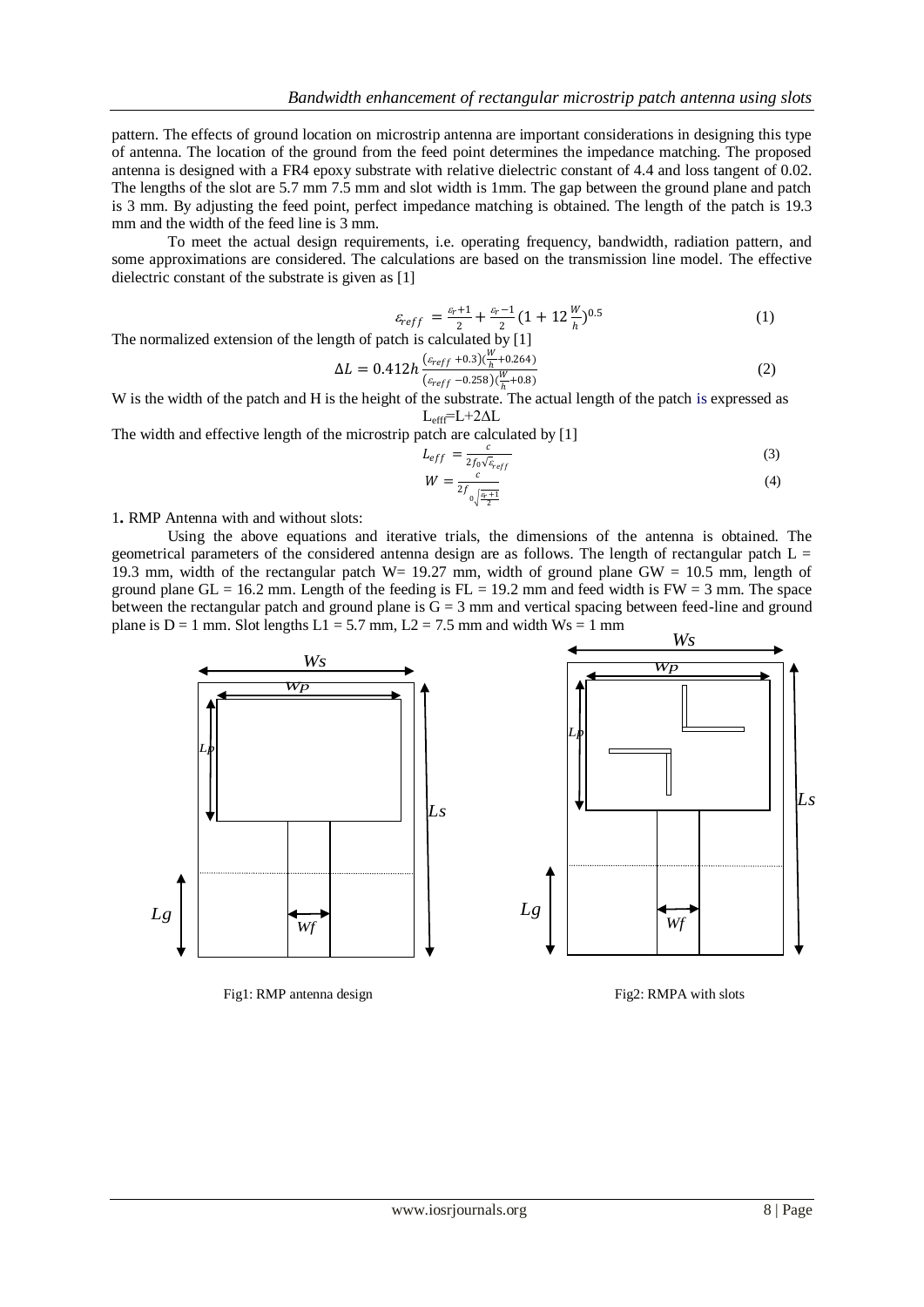

Fig5: VSWR of RMPA Fig6: VSWR of RMPA with slots

In this section simulations results for the return loss, VSWR, gain of the designed antennas are measured and presented. The frequency range of 2–6 GHz is used for simulation as the WiMAX and WLAN frequency bands lies in this range. Fig. 3 shows the simulated return loss of single patch antenna. We observe that return loss for WLAN operating frequencies 2.4 GHz/5.2 GHz/5.8 GHz are -9 dB, -4 dB,-3dB respectively and for WiMAX operating bands 2.5 GHz/3.5 GHz/5.5 GHz are-9dB, -19 dB, -3 dB respectively. Fig. 4 shows the simulated return loss of patch antenna with slots. It is observed that return loss for WLAN operating frequencies 2.4 GHz/5.2 GHz/5.8 GHz are -9dB, -22 dB, -13 dB respectively and for WiMAX operating bands 2.5 GHz/3.5 GHz/5.5 GHz are -10 dB, -20 dB, -15 dB respectively. The return loss below -10 dB is sufficient for radiation.

Therefore, from the simulation results we conclude that the proposed antenna exhibits wideband impedance bandwidth the design is simulated using Ansoft HFSS. It is observed that the measured and simulated results show good agreement with each other. Fig5 shows the VSWR of single patch antenna. It is observed that VSWR of single patch antenna for WLAN operating frequencies 2.4 GHz/5.2 GHz/5.8 GHz are 2, 4, 10 respectively and for WiMAX operating bands 2.5 GHz/3.5 GHz/5.5 GHz are 2, 1.7, 9respectively and Fig. 6 shows the VSWR of patch antenna with slots. It is observed that VSWR of patch antenna with slots for WLAN operating frequencies 2.4 GHz/5.2 GHz/5.8 GHz are 2, 1.2, 2 respectively and for WiMAX operating bands 2.5 GHz/3.5 GHz/5.5 GHz are 2, 1.4, 1.2 respectively. The designed antenna exhibits wideband frequencies with VSWR < 2.2.